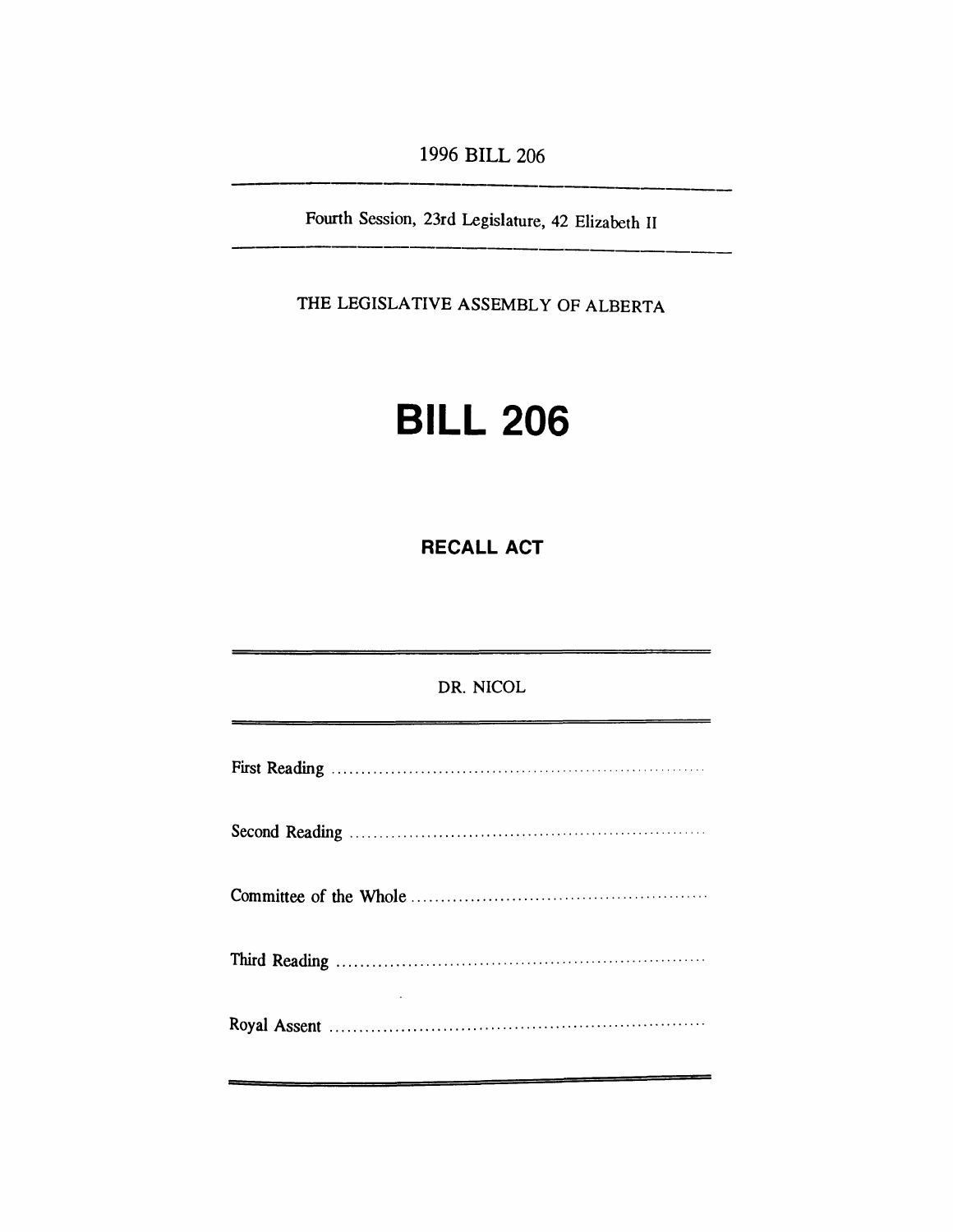*Bill 206 Dr. Nicol*

## *BILL 206*

*1996*

## *RECALL ACT*

*(Assented to , 1996)*

*HER MAJESTY, by and with the advice and consent of the Legislative Assembly of Alberta, enacts as follows:*

*Definitions 1(1) In this Act,*

- *(a) "Chief Electoral Officer" means the Chief Electoral Officer appointed under the Election Act;*
- *(b) "electoral division" has the meaning given to it by section 1(g) of the Election Act;*
- *(c) "Member" means a Member of the Legislative Assembly;*
- *(d) "recall petition" means a petition issued by the Chief Electoral Officer under this Act for the recall of a Member;*
- *(e) "voter" means a person who is registered as an elector on the list of electors maintained by the Chief Electoral Officer under the Election Act for an electoral division.*

*(2) Subject to subsection (1), words and expressions used in this Act have the meanings given to them in the Election Act.*

*Recall Petition 2(1) A voter for an electoral division may apply under subsection (2) for the issuance of a petition for recall of the Member for that electoral division.*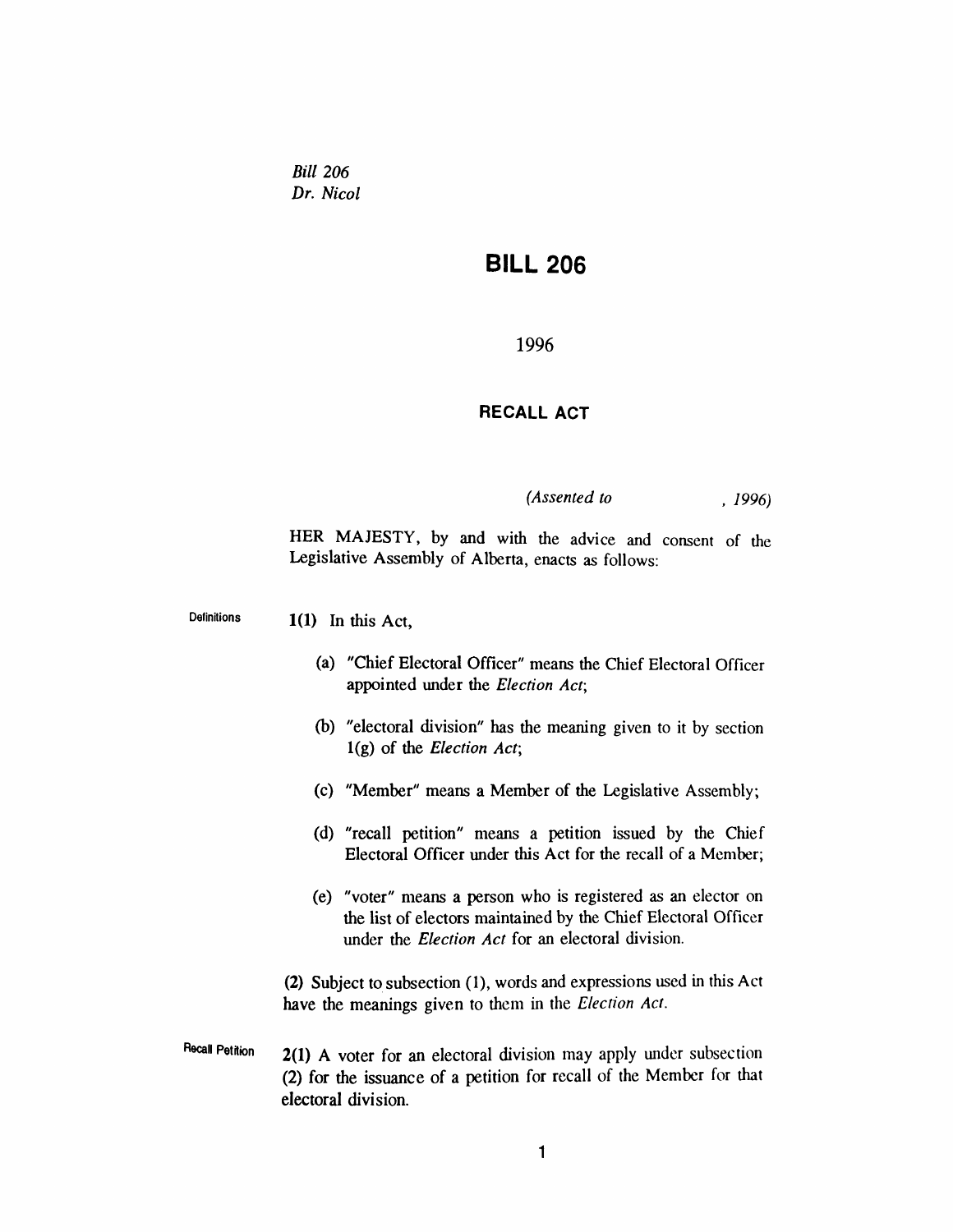*(2) The application for the issuance of a recall petition must be made to the Chief Electoral Officer and contain the following information:*

- *(a) the name of the Member;*
- *(b) the name and residential address of the applicant;*
- *(c) a statement, not exceeding 200 words, setting out why, in the opinion of the applicant, the recall of the Member is warranted;*
- *(d) any other information that may be prescribed.*
- *Restrictions 3(1) No application for the issuance of a recall petition may be made during the first 6 months, or after 42 months, following the last election of the Member.*

*(2) Only one election for any electoral division may be held under this Act during the period between general elections.*

*Issue of recall petition 4(1) When an application for a recall petition is made to the Chief Electoral Officer, the Chief Electoral Officer shall, within 5 working days, determine if the requirements of section 2 have been met.*

> *(2) If the Chief Electoral Officer determines that the requirements of section 2 have been met, the Chief Electoral Officer shall issue a recall petition in the form set out in the regulations.*

> *(3) The Chief Electoral Officer shall notify the Member named in the recall petition and the Speaker immediately after the recall petition is issued.*

- *Eligibility to sign petition 5 A voter who, on the date of the last election of the Member, was registered as a voter for the electoral division in which the Member was elected may sign the recall petition.*
- *Canvassing 6 A voter may canvas for signatures on a recall petition if, before the date on which the voter begins canvassing,*
	- *(a) the voter has been a resident in Alberta for at least 6*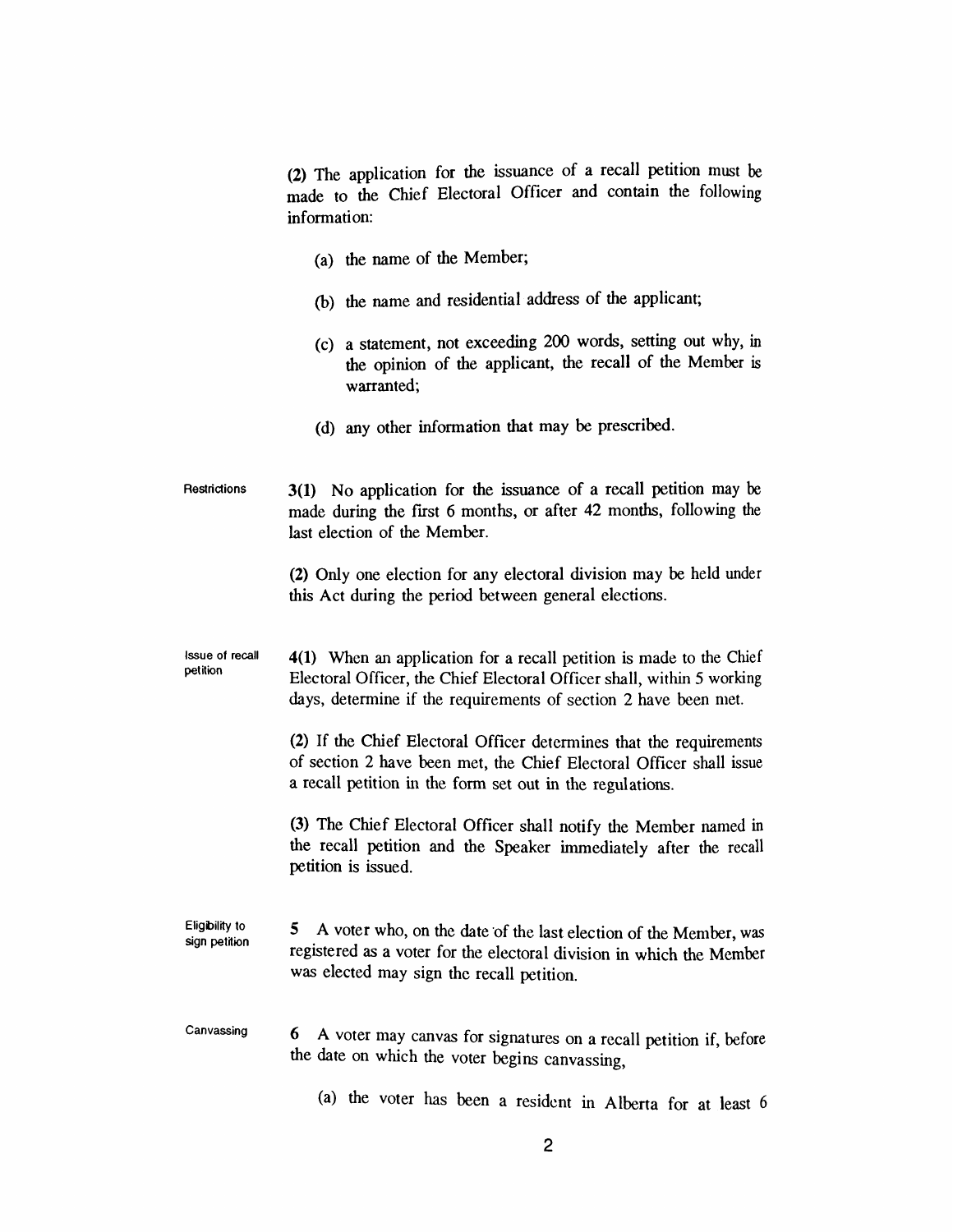*months, and*

*(b) the voter has registered the voter's name and residential address with the Chief Electoral Officer.*

*Requirements for recall petition*

- *7(1) A recall petition must comply with the following requirements:*
	- *(a) the petition must be filed with the Chief Electoral Officer within 60 days from the date on which the petition was issued;*
	- *(b) the petition must be signed by at least 40% of the total number of individuals who are authorized to sign the recall petition under section 5;*
	- *(c) the petition must indicate the name and address of each voter who has signed the recall petition;*
	- *(d) each voter's signature on the petition must be witnessed by the person who canvassed the signature;*
	- *(e) the petition when filed must be accompanied by an affidavit from each person who canvassed for signatures stating that*
		- *(i) the voter signed the petition in the deponent's presence,*
		- *(ii) to the best of the deponent's knowledge and belief the signature of the voter is a genuine signature of the voter whose name it purports to be, and*
		- *(iii) to the best of the deponent's knowledge and belief the voter was eligible to sign the petition.*

*(2) Where the Act or the regulations require or authorize a document to be filed with the Chief Electoral Officer, this may be done by delivering the document*

- *(a) to the office of the Chief Electoral Officer during its regular office hours, or*
- *(b) to the Chief Electoral Officer at another place and time authorized by the Chief Electoral Officer.*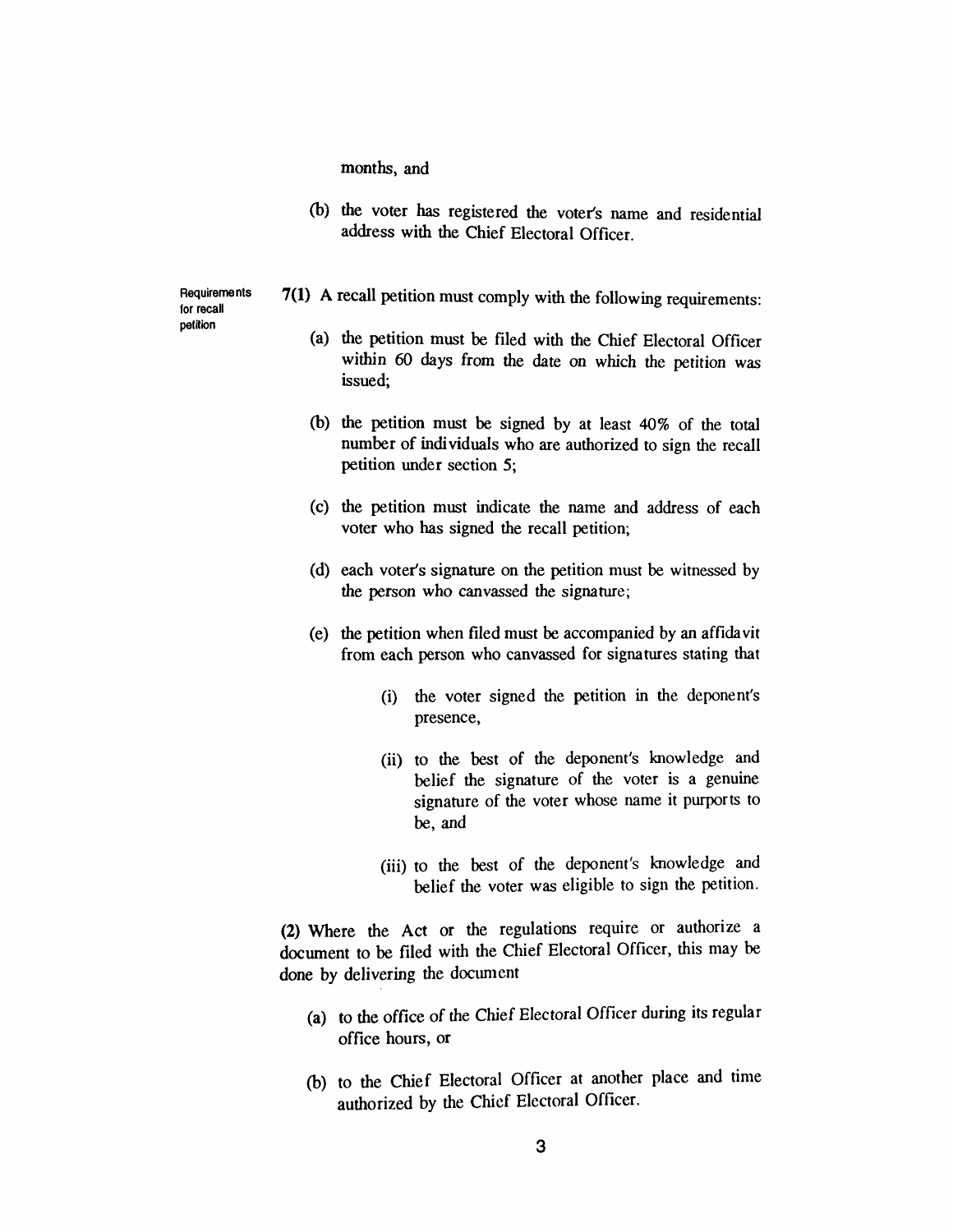| Filing petition | When a recall petition is filed with the Chief Electoral Officer.    |
|-----------------|----------------------------------------------------------------------|
|                 | the Chief Electoral Officer shall, within 30 working days, determine |
|                 | whether the petition meets the requirements of section 7.            |

- *Results of petition 9 If the Chief Electoral Officer determines that the recall petition meets the requirements ofsection 7, the Chief Electoral Officer shall immediately deliver the petition and a sworn declaration ofthe Chief Electoral Officer that the petition has met the requirements of this Act to the Clerk of the Assembly who shall immediately issue and deliver a warrant to the Chief Electoral Officer for the issue of a writ for a referendum on the recall of the Member.*
- *Ballot 10 The referendum ballot shall ask the question, "Do you wish to recall\_\_\_\_\_\_\_\_\_\_\_\_ , Member of the Legislative Assembly?"*
- *Effect of affirmative vote 11(1) In the event that the referendum to recall the Member receives affirmation by at least 50 percent plus one of the total number of votes cast, the seat of the Member is thereby vacated and the vacancy shall be filled in accordance with section 38 of the Legislative Assembly Act.*

*(2) A person is eligible to vote at a referendum held under this Act if, on the date of the last election of the Member, the person was registered as a voter of the electoral division in which the Member was elected.*

*(3) The Member being recalled may be nominated for re-election.*

- *Offence 12(1) No person shall*
	- *(a) make a false or misleading statement concerning the contents or effect of a recall petition,*
	- *(b) directly or indirectly accept any inducement for canvassing for signatures on a recall petition,*
	- *(c) refuse to allow another person to read the recall petition, or*
	- *(d) affix a false or forged signature on a recall petition.*